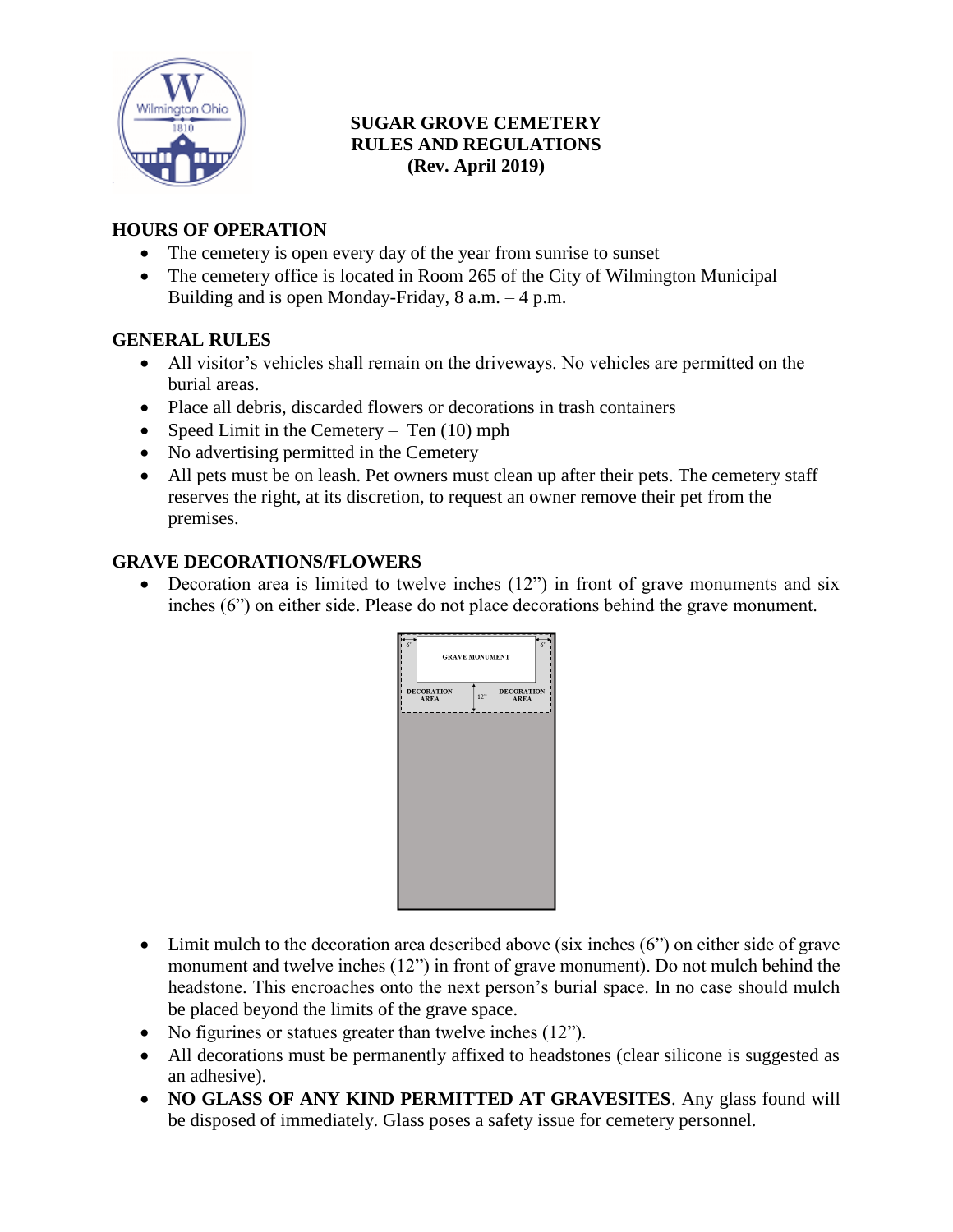- No shepherds hooks.
- No ceramics.
- No fences around headstones.
- Please limit solar lights to two (2) per headstone. Multiple lights present a maintenance issue.
- Live bouquets of flowers will be removed after ten (10) days.
- **Saddles/headdresses**
	- o All saddles must have an identification tag with the name and contact information of the owner
	- o Please remove these items during scheduled cemetery clean-up
	- o Saddles and headdresses may remain in place the rest of the year (other than during scheduled clean-up).
	- o Saddles will be removed if they become damaged or unsightly.
	- o When saddles/headdresses fall off of monuments and we cannot reasonably discern their owner, we will dispose of them.
- **Planting of large perennial flowers, evergreens or bushy plants is strictly prohibited. Small annuals or perennial plantings may be placed next to the headstone (front/sides and only). Plantings must be maintained by owner throughout the growing season. If plantings become unkempt, they will be groomed to the height of the surrounding area.**
- During the growing season, flowers must be placed on graves only in approved containers. You may place flowers year-round in permanent vases affixed to grave monuments.
- Decorations placed outside of the "decoration area" on special holidays during the growing season shall be removed after seven (7) days.
- The cemetery staff reserves the right, at its discretion, to remove all floral designs, flowers, and other decorations if they do not conform to standards or they become damaged and worn.

# **BENCHES/GRAVE MONUMENTS/OTHER MARKERS**

- Articles made of concrete, benches, urns, boxes or the like are not permitted without approval of the Director of Public Service.
- **Memorial benches must be approved by the Cemetery**. Benches of wrought iron or concrete must be set on a permanent foundation of ample size to sustain the weight of the bench through the years. A land use fee may be assessed by the cemetery.
- Grave markers not purchased through a monument company must be approved by the Director of Public Service prior to installation.
- Each grave monument shall be placed on an approved foundation.
- All foundations shall be poured by the City of Wilmington and are paid by the purchaser. A two (2)-inch border is required.